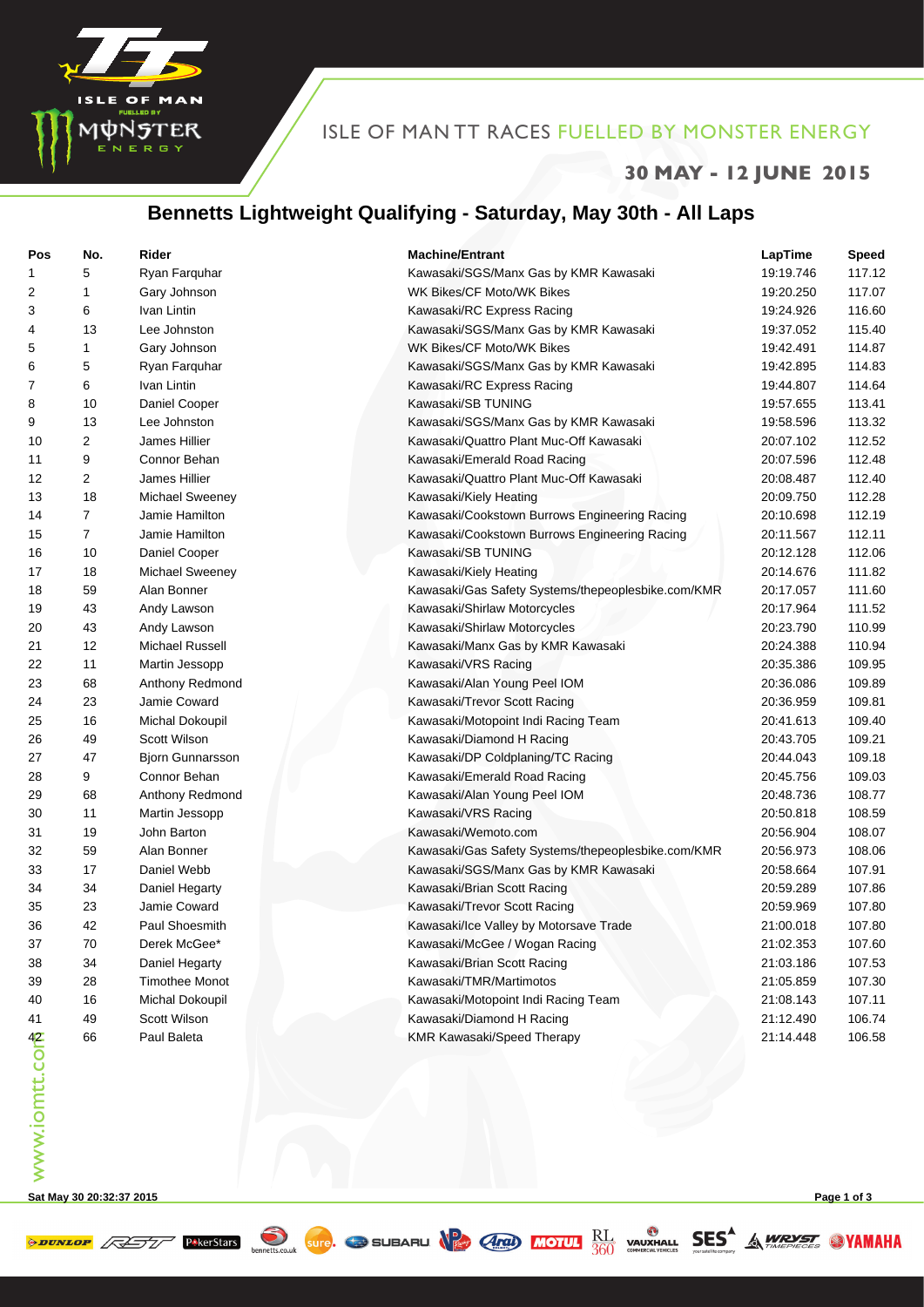

#### ISLE OF MAN TT RACES FUELLED BY MONSTER ENERGY

## **30 MAY - 12 JUNE 2015**

# **Bennetts Lightweight Qualifying - Saturday, May 30th - All Laps**

| Pos | No. | <b>Rider</b>             | <b>Machine/Entrant</b>                         | LapTime   | Speed  |
|-----|-----|--------------------------|------------------------------------------------|-----------|--------|
| 43  | 38  | David Madsen-Mygdal      | Kawasaki/Martin Bullock Manxsport              | 21:16.051 | 106.44 |
| 44  | 47  | <b>Bjorn Gunnarsson</b>  | Kawasaki/DP Coldplaning/TC Racing              | 21:17.359 | 106.34 |
| 45  | 44  | James Shipley            | Kawasaki/Heywood Electrical/Supercoat/Caterfab | 21:18.591 | 106.23 |
| 46  | 44  | James Shipley            | Kawasaki/Heywood Electrical/Supercoat/Caterfab | 21:22.734 | 105.89 |
| 47  | 58  | Graham English           | Kawasaki/Tiva Engineering Ltd                  | 21:24.420 | 105.75 |
| 48  | 33  | <b>Mark Miller</b>       | Chinese/Splitlath Group                        | 21:24.505 | 105.74 |
| 49  | 19  | John Barton              | Kawasaki/Wemoto.com                            | 21:25.379 | 105.67 |
| 50  | 38  | David Madsen-Mygdal      | Kawasaki/Martin Bullock Manxsport              | 21:26.738 | 105.56 |
| 51  | 35  | <b>Brian McCormack</b>   | Kawasaki/MC Kawazaki                           | 21:28.889 | 105.38 |
| 52  | 52  | Adam Child               | Kawasaki/BRITISH MOTORCYCLE ACADAMY/MCN        | 21:33.184 | 105.03 |
| 53  | 21  | Adrian Harrison          | Kawasaki/PRS Racing                            | 21:33.200 | 105.03 |
| 54  | 36  | Maria Costello           | Kawasaki/ESM/Hol-Taj/IDP Moto                  | 21:33.699 | 104.99 |
| 55  | 32  | Dave Moffitt             | Suzuki/JHS Racing                              | 21:41.421 | 104.37 |
| 56  | 41  | Ben Rea                  | Kawasaki/SB Tuning                             | 21:42.187 | 104.31 |
| 57  | 17  | Daniel Webb              | Kawasaki/SGS/Manx Gas by KMR Kawasaki          | 21:42.637 | 104.27 |
| 58  | 52  | Adam Child               | Kawasaki/BRITISH MOTORCYCLE ACADAMY/MCN        | 21:45.126 | 104.07 |
| 59  | 70  | Derek McGee*             | Kawasaki/McGee / Wogan Racing                  | 21:45.682 | 104.03 |
| 60  | 48  | <b>Chris Petty</b>       | Kawasaki/PWM-Sales Ltd                         | 21:45.907 | 104.01 |
| 61  | 61  | <b>Billy Cummins</b>     | Kawasaki/Spectrum Windows                      | 21:46.824 | 103.94 |
| 62  | 66  | Paul Baleta              | KMR Kawasaki/Speed Therapy                     | 21:47.568 | 103.88 |
| 63  | 21  | Adrian Harrison          | Kawasaki/PRS Racing                            | 21:49.185 | 103.75 |
| 64  | 35  | <b>Brian McCormack</b>   | Kawasaki/MC Kawazaki                           | 21:53.985 | 103.37 |
| 65  | 57  | Wayne Axon               | Kawasaki/TART Racing Dorset                    | 21:56.114 | 103.20 |
| 66  | 12  | <b>Michael Russell</b>   | Kawasaki/Manx Gas by KMR Kawasaki              | 22:03.598 | 102.62 |
| 67  | 63  | Jack Hunter              | Kawasaki/Atherstone Accident Repair Centre     | 22:07.190 | 102.34 |
| 68  | 61  | <b>Billy Cummins</b>     | Kawasaki/Spectrum Windows                      | 22:10.951 | 102.05 |
| 69  | 58  | Graham English           | Kawasaki/Tiva Engineering Ltd                  | 22:14.375 | 101.79 |
| 70  | 63  | Jack Hunter              | Kawasaki/Atherstone Accident Repair Centre     | 22:29.304 | 100.67 |
| 71  | 32  | Dave Moffitt             | Suzuki/JHS Racing                              | 22:33.047 | 100.39 |
| 72  | 42  | Paul Shoesmith           | Kawasaki/Ice Valley by Motorsave Trade         | 22:40.450 | 99.84  |
| 73  | 51  | <b>Tim Sayers</b>        | Kawasaki/Instinct Digital Recruitment          | 22:45.303 | 99.49  |
| 74  | 51  | <b>Tim Sayers</b>        | Kawasaki/Instinct Digital Recruitment          | 23:05.389 | 98.04  |
| 75  | 48  | <b>Chris Petty</b>       | Kawasaki/PWM-Sales Ltd                         | 24:41.956 | 91.65  |
| 76  | 19  | John Barton              | Kawasaki/Wemoto.com                            | 24:52.951 | 90.98  |
| 77  | 36  | Maria Costello           | Kawasaki/ESM/Hol-Taj/IDP Moto                  | 25:21.494 | 89.27  |
| 78  | 71  | Geoffrey Vankoekelbergh* | Kawasaki/NKmotors                              | 25:47.636 | 87.76  |
| 79  | 56  | Alan Bud Jackson         | Kawasaki/Cumbria Radiators                     | 25:51.737 | 87.53  |
| 80  | 71  | Geoffrey Vankoekelbergh* | Kawasaki/NKmotors                              | 25:54.664 | 87.37  |

SUIG. TO SUBARU  $\sqrt{\frac{P}{P}}$  (470) MOTUL  $\frac{RL}{360}$  vauxhall SES<sup>A</sup> A WRYST

www.iomtt.com www.iomtt.com

**Sat May 30 20:32:37 2015 Page 2 of 3**

bennetts.co.uk

**WAMAHA** 

 $\phi$  DUNLOP  $\sqrt{\sqrt{257}}$  P\*kerStars